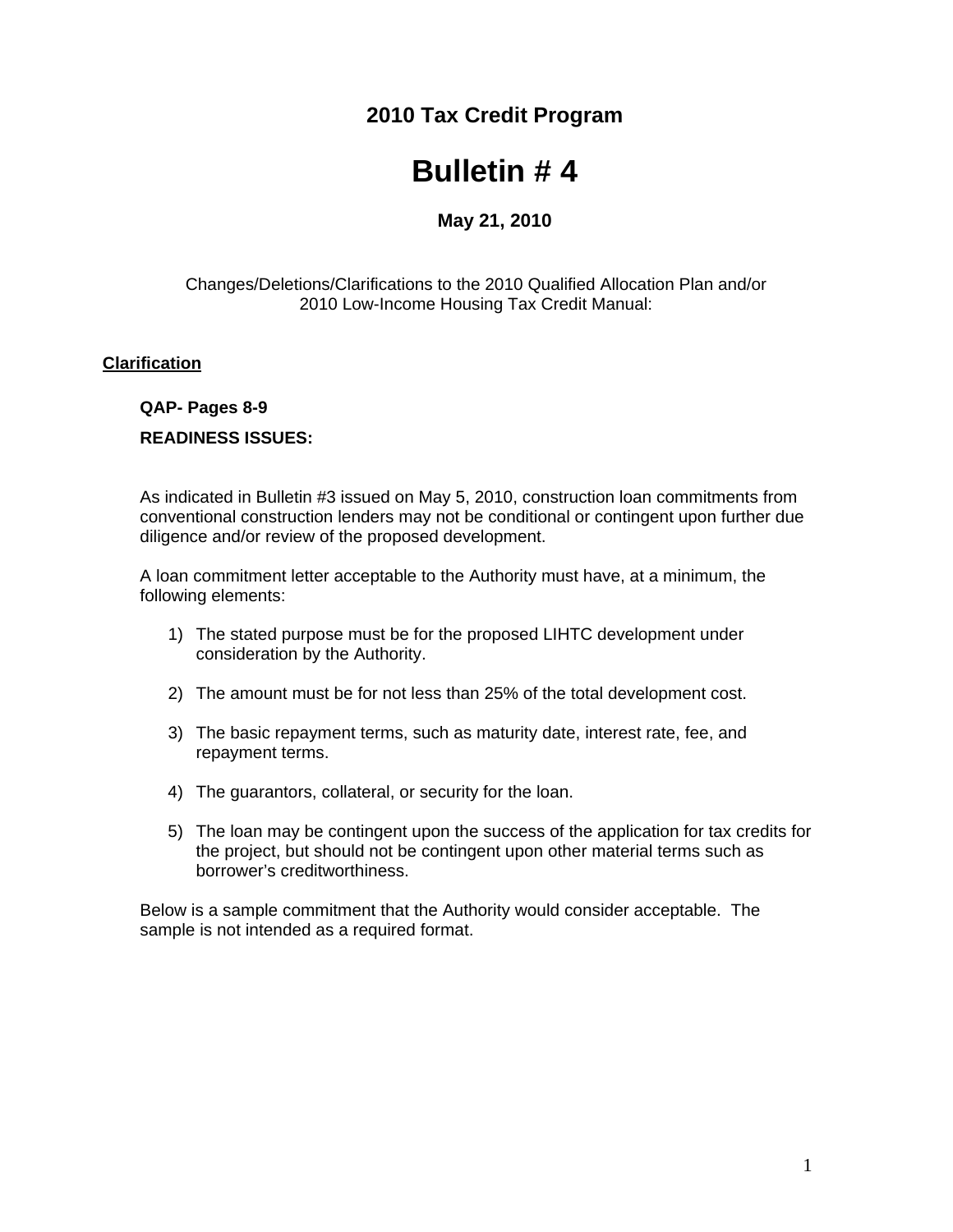## VAULT AND TELLER BANK

We are pleased to provide this commitment for a construction loan ("Loan") for Dunvegan Skye Apartments ("LIHTC Development"). This firm commitment from Vault and Teller Bank ("Bank") is made based upon the financial information and projections provided to us by you in support of your loan application, and under the following terms and conditions:

**Borrower:** The LIHTC Development, or Nominee ("Borrower"), a State of South Carolina Limited Partnership.

**Purpose:** To finance the construction of Fifty-Eight (58) units of affordable, LIHTC designated apartments. The LIHTC Development is to be located on 1294 Dunvegan Court, Columbia, South Carolina (the "Property").

**Property:** The Property title is held by Dunvegan Skye Development, LP.

**Amount:** \$8,250,000.00 Construction Loan.

**Maturity:** 24 months from closing.

**Interest Rate:** The interest rate will be 6.25%.

**Fee:** The Borrower will pay a nonrefundable commitment fee of Ten percent (10%) of the Construction Loan Amount due at loan closing.

**Repayment:** Interest monthly, principal due at the earlier of project stabilization or maturity.

**Disbursement Conditions:** Based on approved monthly draw requests.

**Prepayment:** This Facility shall be pre-payable in whole or in part without penalty or premium.

**Guarantors:** Developer Dunvegan and Dunvegan Skye Development, LP shall provide, a joint and several, unconditional guaranty of full payment and performance.

#### **Security/Collateral:**

- a) A perfected priority interest in a Cash Collateral Account escrowed at Mountainview Bank & Trust. The balance of the account shall be maintained at \$10,000,000.00 until the Loan is repaid at maturity.
- b) A first priority mortgage lien on the Property.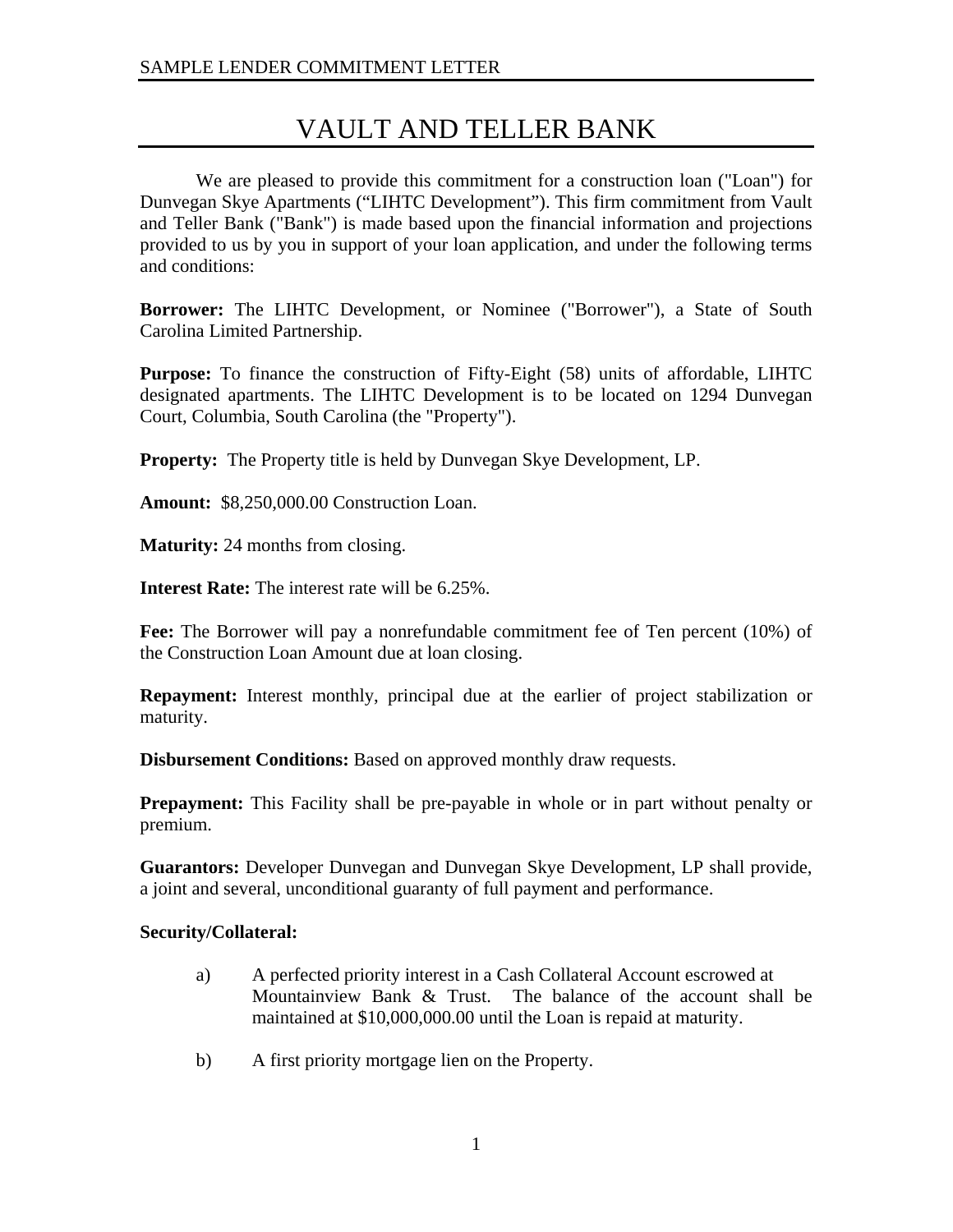- c) A first priority security interest in, or collateral assignment of, as applicable to:
	- all fixtures and equipment owned by the borrower;
	- leases and rents:
	- project construction and architectural documents;
	- all grant funding associated with the project;
	- the General Partner's rights and interests; and
	- the borrower's capital contribution.

**Subordinate Debt:** Any and all grants and debt financing shall be fully subordinate to Vault and Teller Bank.

**Condition to any funding:** Successful award and allocation of annual Low Income Housing Tax Credits from the South Carolina State Housing Finance Development Authority.

#### **COSTS:**

Borrower shall be responsible for and pay all costs, expenses and fees associated with this transaction.

#### **DOCUMENTS:**

This commitment does not set forth all the terms and conditions of the facility offered herein which will be included in the Bank's loan documentation. The loan is subject to the execution and delivery of the loan documentation by Bank and Borrower.

All third party beneficiary rights are expressly negated. No person who is not a party to this commitment shall have or enjoy any rights under this letter. No change, amendment or modification of this commitment shall be valid unless made in writing, addressed to the Borrower and signed by a duly authorized officer of the Bank.

This commitment will expire unless it is closed on or before July 30, 2010, if not extended by Bank.

Sincerely,

s/Friendly Banker

 Senior Vice President Vault & Teller bank

Agreed to and accepted this 21st day of May, 2010.

s/Developer Dunvegan

By: Developer Dunvegan